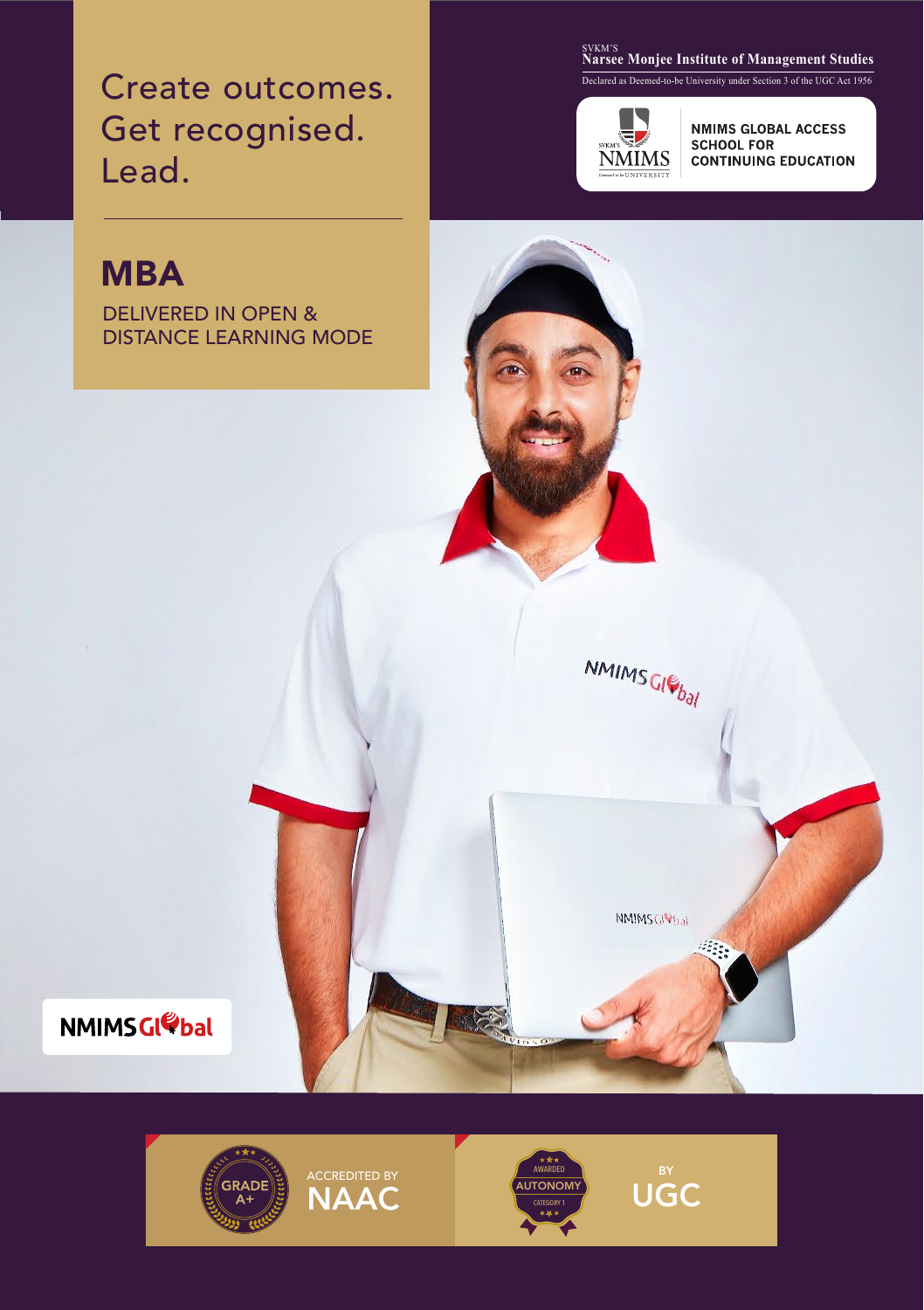### LEAD THE FUTURE WITH NMIMS GLOBAL



#### Study Anytime Anywhere

- 24/7 access to all lectures 'live & recorded'
- All content is accessible 24/7



#### High Focus on Academic Excellence

- 200+ faculty members comprising academicians & industry experts
- Globally curated curriculum allowing you to study with the world



### Dynamic and Application Oriented Assessment

- Computer-based exams conducted at designated centres across India
- Case-based and application oriented assessments



#### Convenient Fee Payment Option

- Flexible fee payment options with loan facility
- Pay fees semester wise, annually & at one go



#### Latest Learning Systems

- Excellent mobile application based learning platform
- Student Portal: Platform for learning with facilities like eBooks, recorded lectures etc



#### Best-in-class Student Services

- Multiple touchpoints email, toll-free no. & live chat
- Dedicated student support team to manage queries & provide assistance



#### Career Services

- Unique service offering career development & career assistance
- Receive right mentoring & guidance

### NMIMS EDGE

Founded from the iconic NMIMS (Deemed to-be-University), we are NMIMS Global School for Continuing Education. From being the country's premiere distance-learning establishment of the 20th century to crafting a 21st century ready connected education platform, our journey has been dynamic and gratifying.



One of India's top 10 B-Schools



Exceptional corporate collaboration, recognition and acceptance

### NMIMS GLOBAL FORTE

1,25,000+ ACTIVE STUDENTS

22,500+ **ALUMNI** 

STUDENTS FROM 650+ LOCATIONS ACROSS INDIA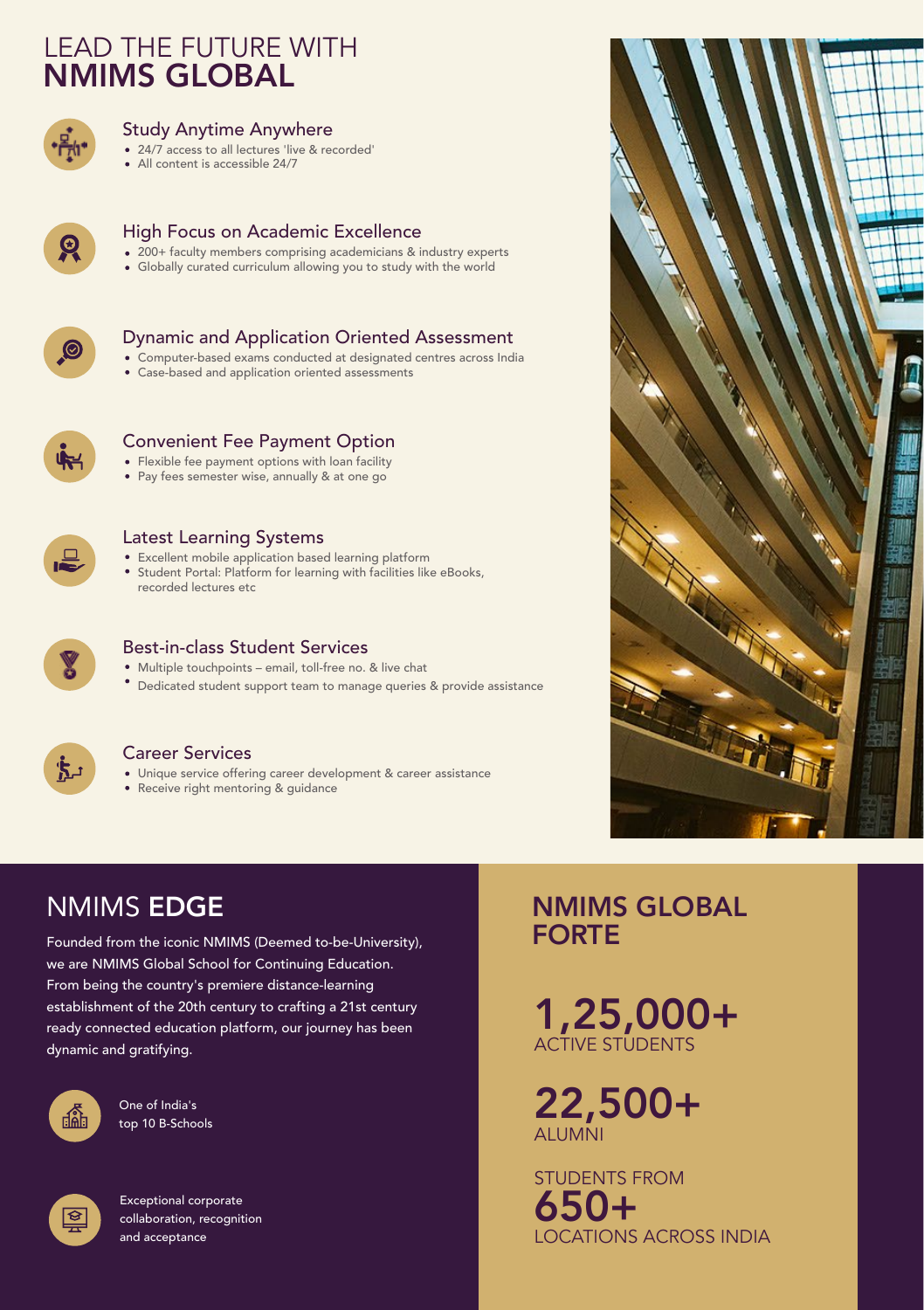

### PROGRAMS

### MBA (DISTANCE) (2 YEARS)

- **Business Management** Master concepts to broaden and deepen core management concepts and business thinking models
- **Banking and Finance Management** Gain in-depth knowledge of financial business operations, policies and understand the dynamic nature of stock markets, securities, and the global economy
- Financial Management Gain better understanding of the fundamentals of finance, auditing, accounting and capital management while also learning the fundamentals of business management
- Human Resource Management Learn the fundamentals of talent training, recruiting, retention, industrial relations, organisational skills and their practical application in a corporate environment
- International Trade Management Delve into trading policies, exchange of capital, producing and sourcing goods and services from across the globe
- Information Technology and Systems Management Develop critical thinking, managerial skills & grasp the use of modern techniques to analyse and develop business solutions
- Marketing Management

Gain a deeper understanding of the various functions and principles of marketing which can be practically applied in the corporate world at a regional and global level

- Operations Management Build professional competencies in production and operations management, distribution channels & logistics, procurement and quality management
- Retail Management Become adept in planning, evaluating, building, selecting and effectively manage channels for retail distribution and understand management of a retail environment
- Supply Chain Management Learn concepts used in supply chain management and delve deeper into the theory and application of it

### INDUSTRY-WISE STUDENT BREAKUP